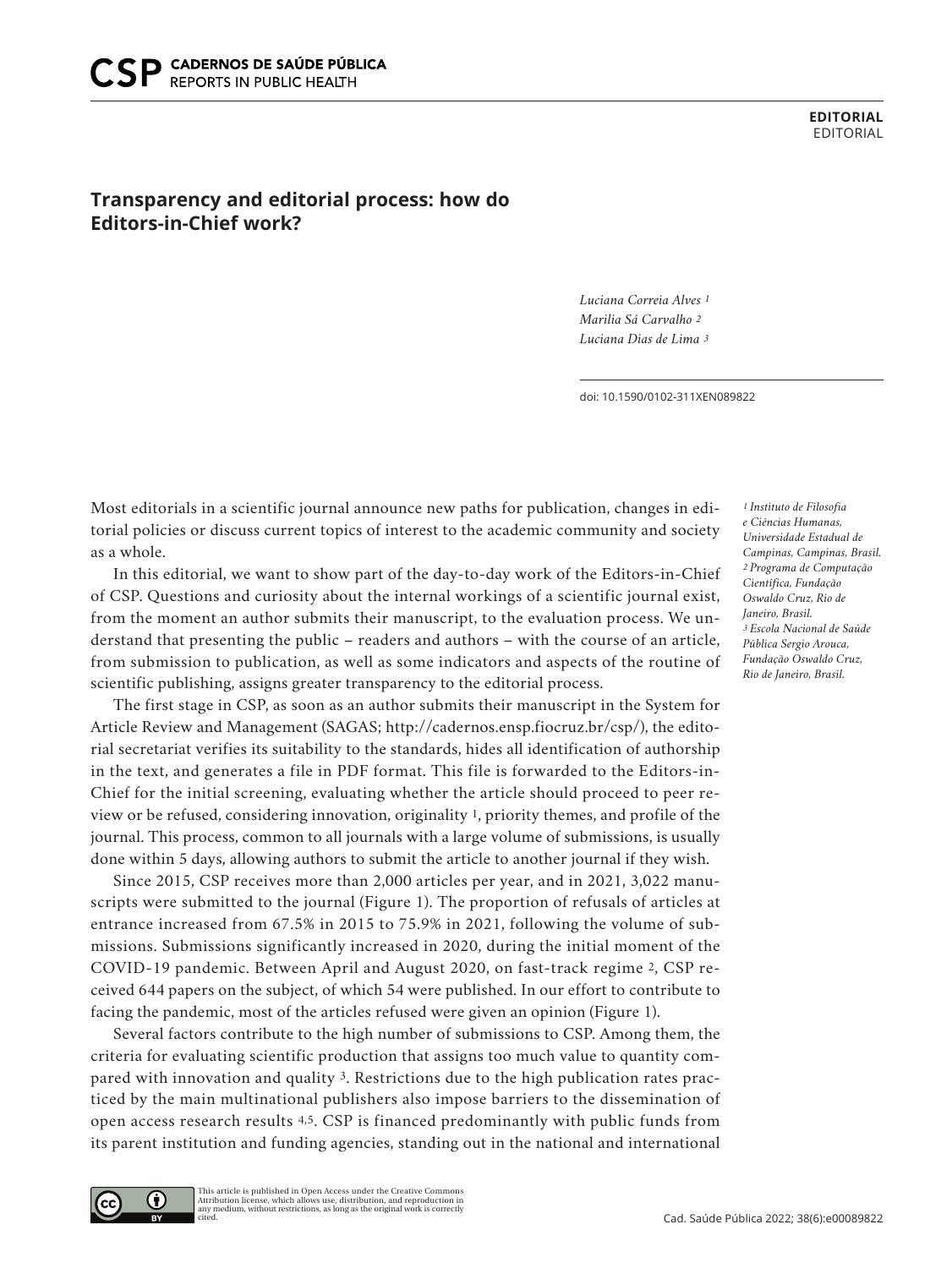## **Figure 1**



Number of articles received and the proportion of refusals at entrance in the CSP per year, 2015-2021.

Source: System for Article Review and Management (SAGAS).

scenario as one of the few scientific journals in Public Health that does not charge submission and publication fees for its regular issues.

The peer review stage triggers our 44 Associated Editors, some more related to the article's theme, others more specialized in the method. CSP's Associate Editors are mostly senior researchers from renowned Brazilian institutions from the country's various regions, and some from universities abroad. The Associated Editors appoint reviewers (also named consultants) and follow up the evaluation process of the article in the journal. Any researcher with a PhD is potentially eligible to issue an opinion, respecting the diversity of approaches, objects, and methods from the different disciplinary perspectives that characterize Public Health. Ideally, we recommend three and at least two opinions to make a decision.

Note that in the peer review model currently adopted by the journal, the evaluation is completely anonymous, and the identities are kept from the reviewers and authors who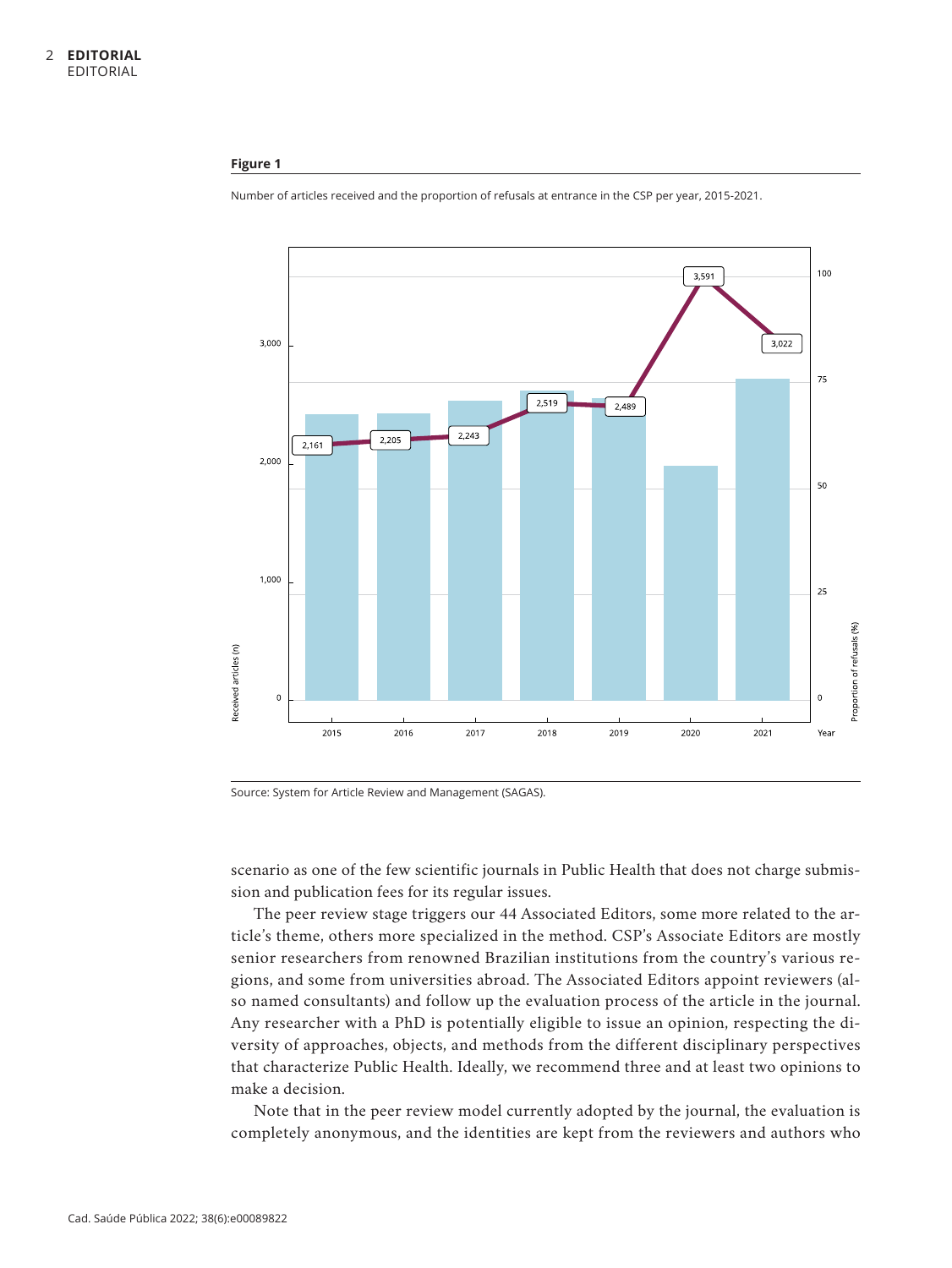participate in this process. The dialogue with the author is established between these three actors – Editors-in-Chief, Associate Editors, and consultants.

Note that the article can be submitted to several evaluation rounds and reformulations. The Associated Editors are responsible for checking the various versions and recommending to the Editors-in-Chief a new opportunity, approval, or refusal of the article. The Editors-in-Chief make the final editorial decision based on the joint analysis of the opinions and the evaluation of the Associated Editor in charge. In 2021, of the 729 articles that got to the peer review stage, 26.7% articles were refused with an opinion, 29.8% approved, and 39.2% are still under evaluation and 4.3% were filed for non-response from the authors.

The various stages of an article submitted to CSP, until the final decision, are systematized in a previously published flowchart 6. At the end of the process, with the contribution of editors and reviewers, the article is improved. This stage often includes many discussions, in which authors agree or not with the opinions received. A detailed letter systematizes the debate point by point with responses to comments and suggestions from reviewers and editors.

Finally, article accepted! Now to complete the process: standardization of articles to CSP's norms, language review, translation of abstracts, until the approval of the proof by the authors. Each of these steps has its timeframe and the one that refers to obtaining opinions is longest. We have a huge bottleneck in that step, which is a problem that affects scientific journals in general, worldwide and in Brazil.

The responsibility for coordinating all these stages is shared by the Editors-in-Chief, considering the specificities of the article's path in the journal. What else does the Editorin-Chief do? A lot: from improving the system of submissions (in the changing phase), to choosing the color of the entry page, the theme of the photographs that illustrate our web pages – this year, dedicated to the great popular manifestations worldwide at different political moments. Since 2018 we have also incorporated routine activities related to scientific dissemination structured on three fronts: social networks, press relations and media production, with a video and podcast of the program *Interview with Authors* 7.

A clarification: all of us, Associate Editors and Editors-in-Chief, go through the same process without privileges. And we have had articles turned down. We say this with great pride, not as researchers, after all refusals are uncomfortable, but as publishers.

We hope that this brief editorial will allow us to respond to the curiosities and comments raised after the publication of the special episode *How do CSP Editors Work?* (https:// www.youtube.com/watch?v=zWPKKjXGR\_k&list=PLjxv\_Q\_71tpYCzJQpHiyeqtmEvQVEujA&index=22&t=7s). We also hope this clarifies any questions from authors, reviewers, and journal readers about some aspects that permeate the backstage of scientific publication.